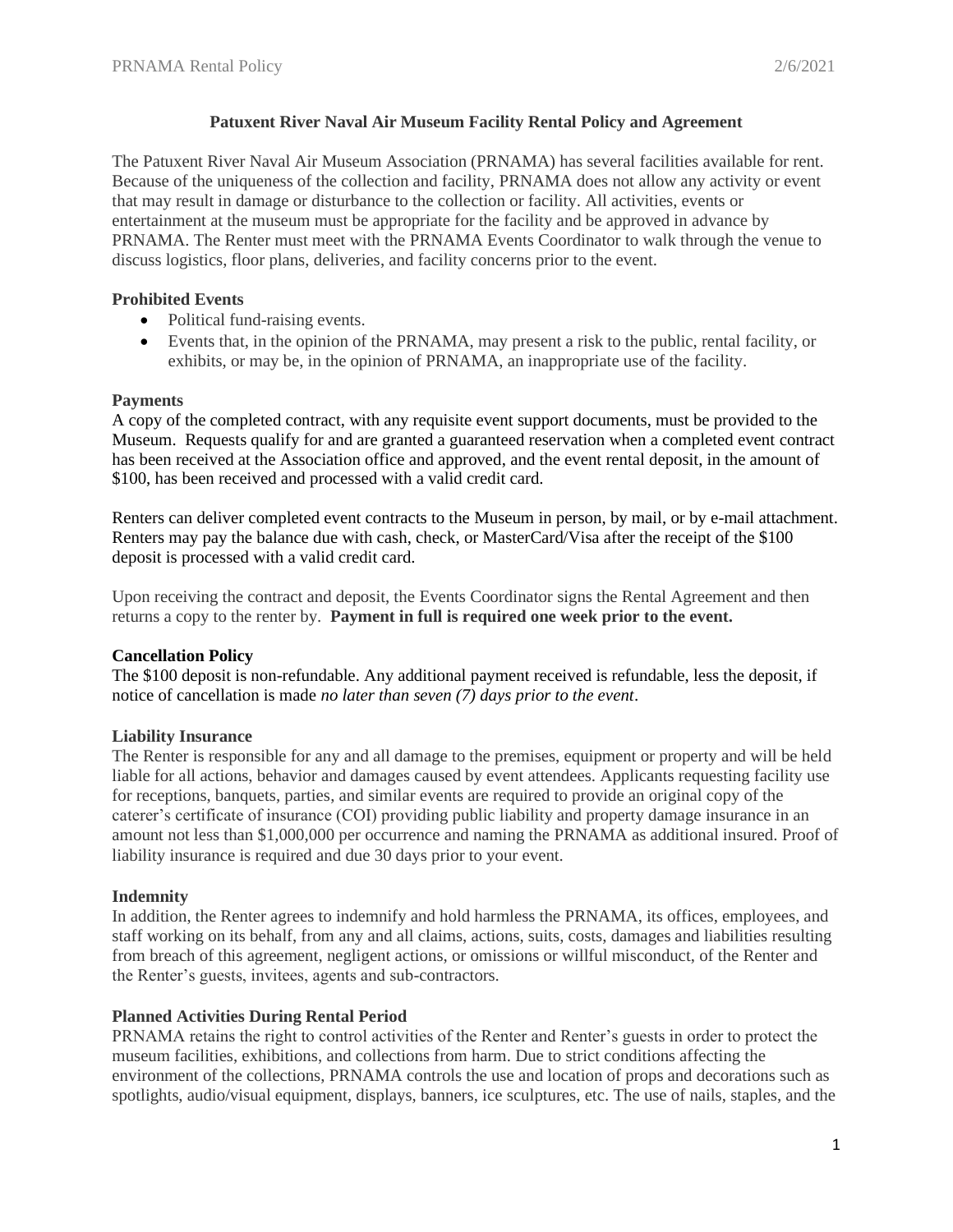like on the walls of the museum is strictly prohibited. PRNAMA does not allow the use of open flames including candles, gas burners, or propane inside any PRNAMA building (sternos for catering are allowed if catering staff are supervising the sterno use).

Prior permission is required for each event to serve food and beverages; to bring in special equipment or decorations, to operate museum equipment; to change the location of existing fixtures or furnishings, or to enter or exit museum facilities other than through the main entry. There is no eating or drinking except in designated areas.

To protect the facility and museum collection and to ensure continued availability of the museum as an event space:

- Smoking is not allowed in the Museum or on Museum property.
- Helium balloons may not be used anywhere in the museum.
- Attachable decorations such as banners and streamers may not be used anywhere in the museum's property.
- Confetti, glitter, rice, birdseed, or loose flower petals, etc., may not be used.
- The Museum reserves the right in its sole discretion to disapprove the use of musical groups and the location thereof anywhere on the museum's property.
- Exceptionally loud music is not permitted and will be monitored.

By hosting or participating in an event at the museum, you and your guest have given permission for any photographs or videos taken to be used in the PRNAMA publications.

# **Patuxent River Naval Air Museum Image Usage**

The Executive Director must be consulted on and approve the use of any image of the museum. All printed materials for an event in the form of invitations, programs, posters, promotional materials, and sample text, must be submitted to the museum Executive Director for approval. Final copies of all printed event materials must be given to the Events Coordinator or Executive Director prior to full printing and production.

### **Deliveries and Pick-Ups**

Deliveries to the museum relating to the scheduled event may take place no sooner than 24 hours before the event and must be picked up within 24 hours after the event. Access to the facility must be arranged in advance in order to assure security clearance and space availability.

# **Parking**

The Renter and Guests may utilize the parking area designated for the museum during the time of the event.

### **Set-up and Dismantling of Event**

*Event set-up and break-down are the responsibility of the Renter.* Breakdown and clean up must be completed within one hour of the end of the event. Any additional materials required for a private event, including any extra chairs and tables, must be approved by the Museum staff. The Renter is ultimately responsible or property belonging to the Renter's invitees, guests, agents and subcontractors.

At the conclusion of the event, Renter is responsible for dismantling and removing all event related equipment brought into the museum and restoring the museum to pre-event condition. Chairs and tables must be returned to their original configuration/storage. All food and beverages must be removed from public areas. Renters must place all refuse in trash receptacles and remove trash to designated areas. The Renter or designated contact person must stay at the Museum until the event is cleaned up and the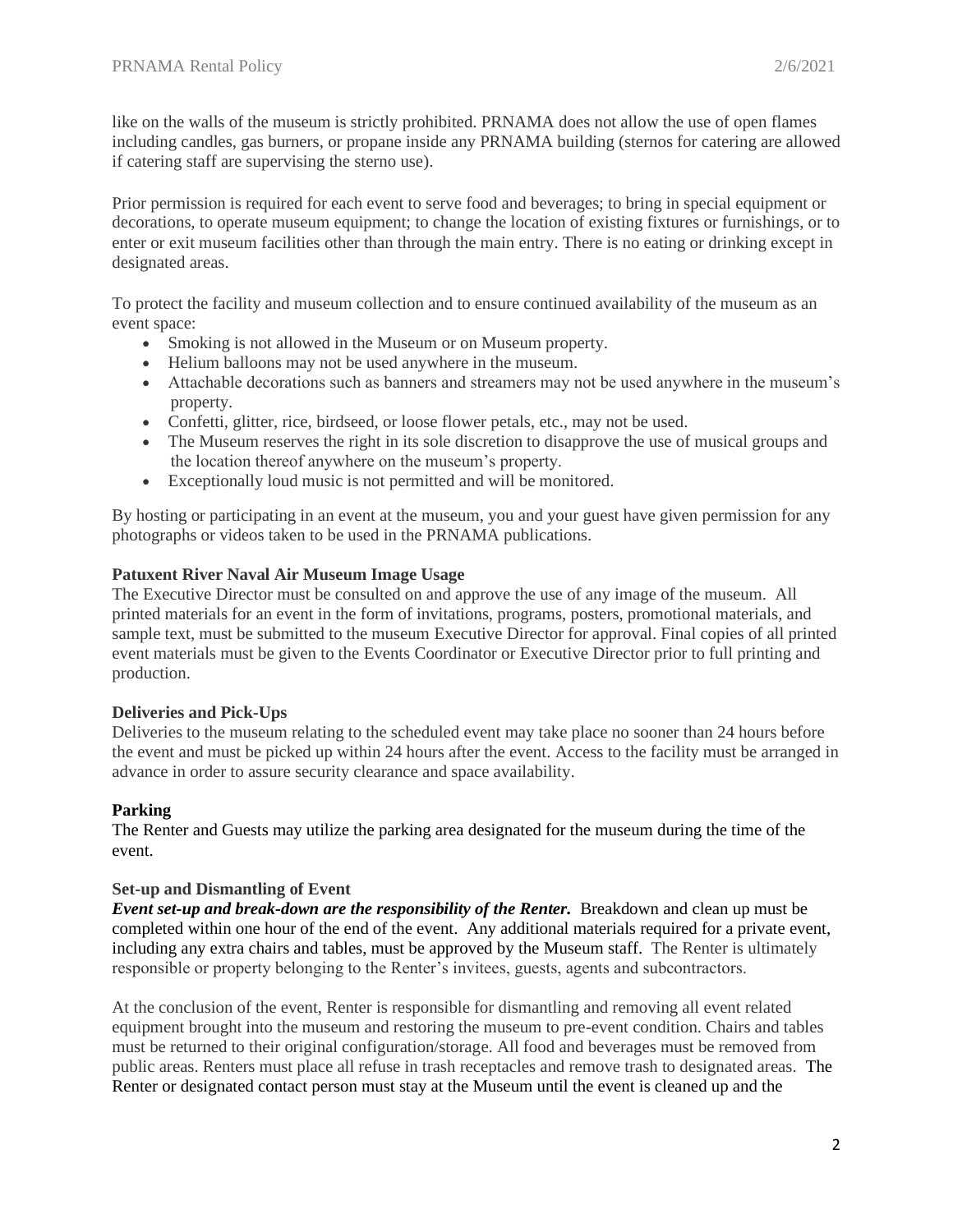necessary actions to restore the facility to its original configuration are completed. PRNAMA staff will conduct an inspection of the premises with the Renter at the conclusion of the event.

### **Security/Cleaning**

Renters are required to abide by all of the security regulations of the museum. This means not touching, moving, or in any way handling objects installed in the exhibition galleries.

Based on expected attendance, the PRNAMA will assign as many guards or other personnel as necessary to maintain the required degree of safety and protection during each function. These assignments will be made at the sole discretion of the Association. All costs associated with security and cleaning (to include any excessive clean-up costs) will be the responsibility of the Renter and billed accordingly. Facility occupancy limits must not be exceeded.

The PRNAMA reserves the right through its officers and employees to eject any person or persons from any portion of its facilities for good cause. The Renter hereby waives any right or claim for damages against the PRNAMA or any of its employees or officers resulting from such exercise of PRNAMA's authority through its employees and officers.

### **Simulator Use**

For events scheduled to be held in the Flight Technology Hall on days of normal Simulator Experience operation (Saturday/Sunday), the renter may ask for a temporary pause in simulator operations *when requested in advance*. Requests for closure of the Simulator Experience portion of the Hall must be made at the time of the execution of the Rental Contract. Simulator operations may be conducted before and/or after the event's scheduled time.

### **Catering**

All catering arrangements and expenses are the responsibility of the caterer. Alcohol may be served at private events. The Renter must provide a licensed bar caterer and is responsible for meeting all rules and regulations governing alcohol service. The disorderly use of alcohol or service to minors will not be tolerated. No alcohol may leave the premises of the museum facility.

#### **Force Majeure**

If the event is rendered impossible or infeasible by destruction or damage to the facility, or by any act or regulation by any governmental body, civil tumult, strike epidemic, condition of war or any other condition determined by the PRNAMA to represent or constitute a threat to the safety of the public or intended audience or facilities, including but not limited to, the then current status of the state or federal alert systems, it is understood and agreed this agreement shall be cancelled and that there shall be no claim for damages by either party to this agreement. Should the event be canceled through a Force Majeure event, all fees paid by the Renter to the PRNAMA will be returned to the Renter or the fees may be used for a future event.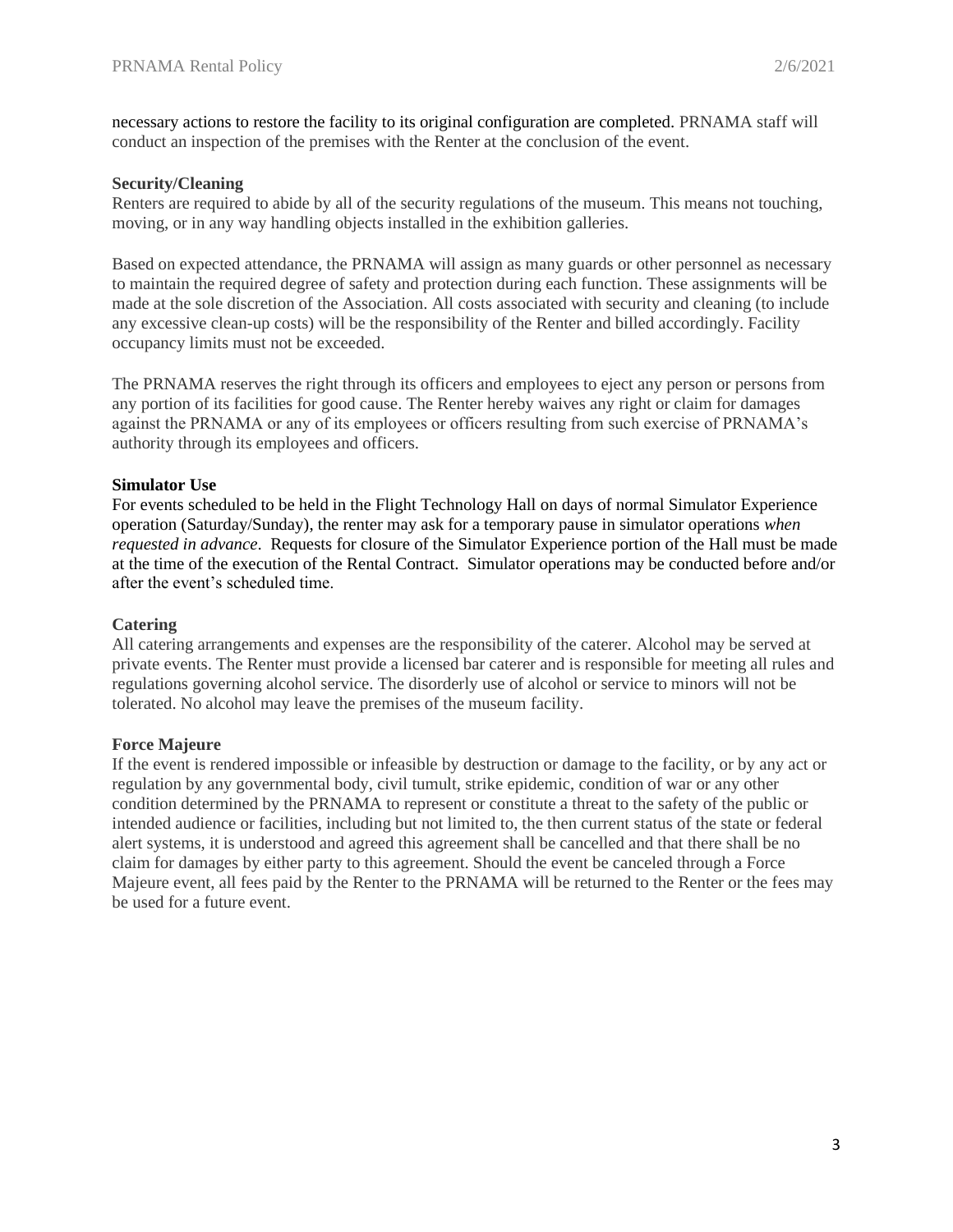# **PRNAMA Facility Rental Fees**

## **Test and Evaluation (T&E) Hall Rental**

T&E Hall events must be scheduled outside of museum operating hours unless authorized by the Executive Director. Event set-up during museum hours must be arranged with staff in advance.

Four (4) hour event, including set-up and break-down.

Includes use of all equipment (tables, chairs, podium, screen, etc) owned by the Museum.

- Renter must place a request for equipment within 48 hours of the event.
- All set-up and breakdown will be the responsibility of the Renter (Exception: Museum staff will set-up projector screen and podium, if used).

Additional event time will be charged in 2 hour increments.

\$1500 4 hour event (including set-up/break-down)

- \$ 500 Each additional 2-hour block of time
- \$ 200 Theater rental (flat fee)

# **Flight Line Rental**

Four (4) hour event, including set-up and break-down.

Includes use of all equipment (tables, chairs, podium, screen, etc) owned by the Museum.

- Renter must place a request for equipment within 48 hours of the event.
- All set-up and breakdown will be the responsibility of the Renter.

Includes access to exterior electrical outlets (extension cords are the responsibility of the Renter). Includes access to T&E Hall restrooms.

Additional event time will be charged in 2 hour increments.

- \$1000 4 hour event (including set-up/break-down)
- \$ 500 Each additional 2-hour block of time
- \$ 200 Theater rental (flat fee)

### **Flight Technology Hall Rental**

Four (4) hour event, including set-up and break-down.

- Includes use of all equipment (tables, chairs, podium, screen, etc) owned by the Museum.
	- Renter must place a request for tables, chairs, and other equipment within 48 hours of the event.
	- All set-up and breakdown will be the responsibility of the Renter (Exception: Museum staff will set-up projector screen and podium, if used).

Additional event time will be charged in 2 hour increments.

- \$ 500 4 hour event (including set-up/break-down)
- \$ 200 Each additional 2-hour block of time
- \$ 200 Classroom/Conference Room (flat fee).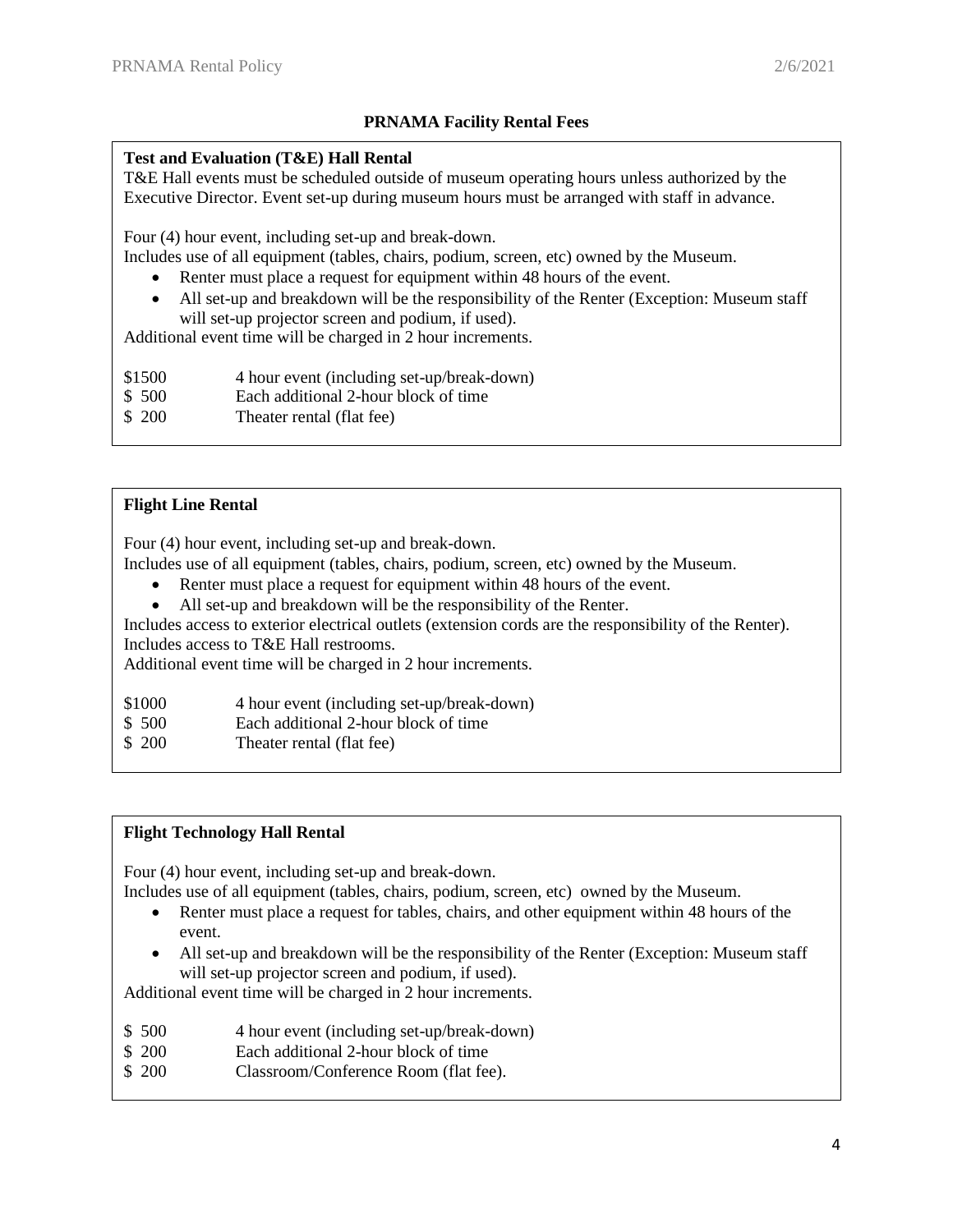## **Special Considerations**

### **Non-Profit Rate**

PRNAMA will offer a discount of 1/3 of the rental fees to **documented** non-profit organizations.

## **Military Ceremonies: Retirement and Commissioning**

Military Ceremonies will not normally be scheduled in the Test and Evaluation Hall during museum hours due to limited space and seating arrangements. Military ceremonies may be scheduled in the Technology Hall during museum hours. Any Military Ceremonies held in the Test and Evaluation Hall outside museum operating hours will be charged at the regular facility rental rates (pg. 4).

### **Military Ceremonies E7 and above**

| \$300                                   | Four (4) hour event (includes set-up and break-down) |  |  |  |
|-----------------------------------------|------------------------------------------------------|--|--|--|
| \$100                                   | Each additional hour                                 |  |  |  |
| <b>Military Ceremonies E6 and below</b> |                                                      |  |  |  |
| \$150                                   | Four (4) hour event (includes set-up and break-down) |  |  |  |
| \$50                                    | Each additional hour                                 |  |  |  |

## **Conference Room/Classroom**

The conference/classroom located in the Technology Hall is available to rent for meeting space or small gatherings. The room is equipped with a modular table, chairs, and limited AV equipment for presentations as well as a white board.

\$100 Per hour

### **Theater**

The Theater located in the Test & Evaluation Hall is available to rent on a limited basis, at the discretion of Museum staff. NO food or drink may be consumed in the Theater.

\$100 Per hour

# **Car Clubs – Flight Line**

Clubs will only be hosted on Saturday and Sunday from the first weekend in April to the last weekend in October. Max of 30 cars.

- All vehicles will be granted early access to the Flight Line, 30 minutes prior to the museum opening for parking purposes.
- All engines must be off by 10:00am.
- Clubs will be allotted a 3-hour block of time.
- All vehicles must leave at the same time unless discussed with museum staff.
- Clubs will be provided with a private tour of the museum.
- Flight simulator time available for an additional flat rate, must be arranged before scheduled tour.

\$20 Per vehicle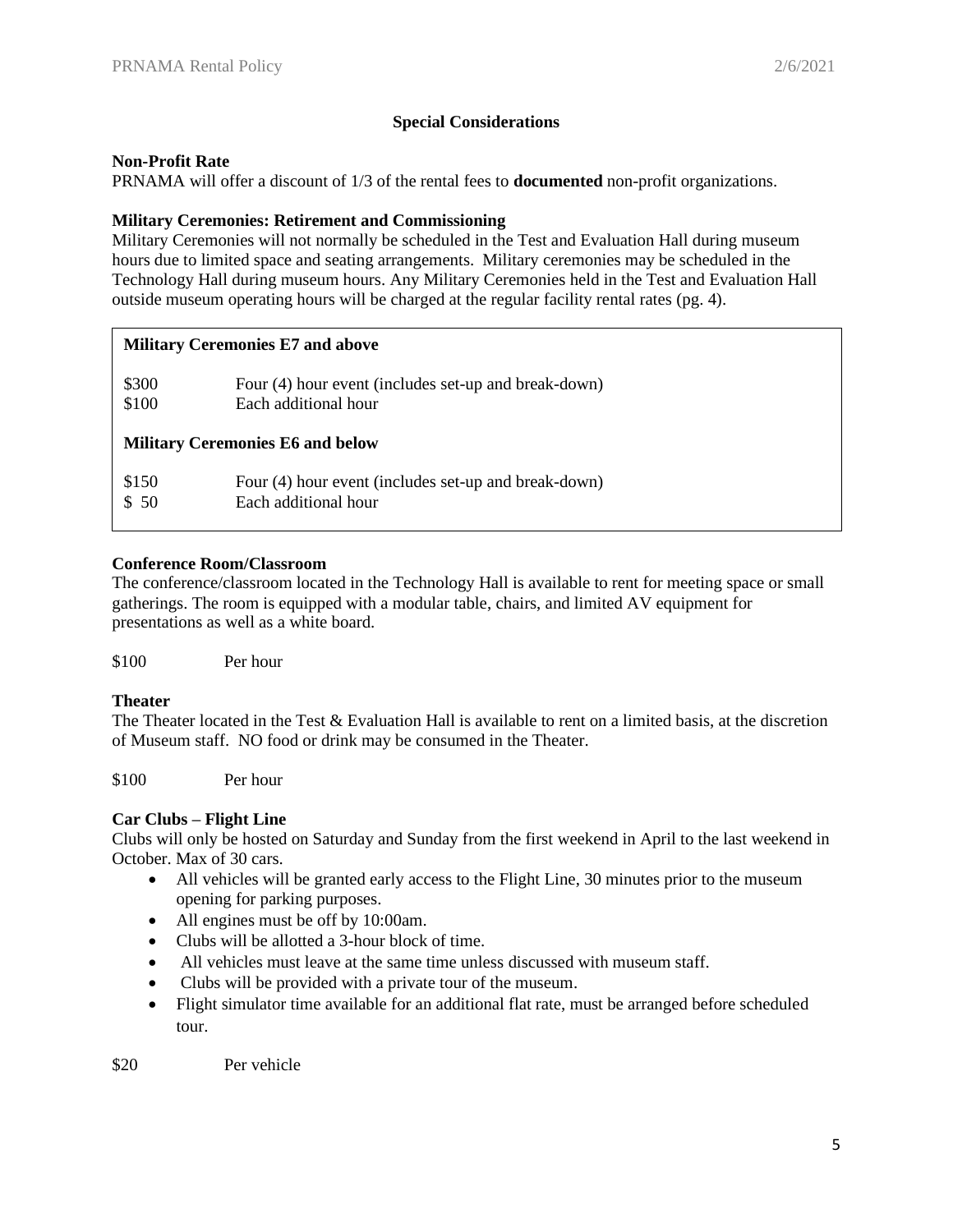### **PRNAMA Facility Rental**

|                                    |                         | Event |
|------------------------------------|-------------------------|-------|
|                                    |                         |       |
|                                    | Rehearsal Time          |       |
| Set-up Date ____________________   | Set-up Time             |       |
| Event coordinator/point of contact |                         |       |
|                                    |                         |       |
| (name)                             | (email address)         |       |
| (daytime phone)                    | (cell or evening phone) |       |
| <b>Catering</b>                    |                         |       |
|                                    |                         |       |
|                                    |                         |       |

*Please note: A copy of the caterer's insurance certificate must be attached to the completed and signed event request document unless already on file in the Museum office.*

| Fees (base rate)                               |                               |
|------------------------------------------------|-------------------------------|
| Additional rental time                         |                               |
| Add-ons (theater, conference room, simulators) |                               |
| Subtotal                                       |                               |
| Less non-profit discount (if applicable)       |                               |
| <b>Total Rental Fees:</b>                      | <b>Initials of the Renter</b> |

**Payment Policy**: A non-refundable deposit of \$100 is required to reserve the space, with valid credit card. All rental fees *must be paid in full no less than one week prior to the event*. Unless other payment has been received, the card on file will be charged the balance due seven (7) days prior to the event. *Initials of the Renter* \_\_\_\_\_\_\_\_\_\_

**Cancellation policy**: Any rental payment received is refundable, less the deposit, if notice of cancellation is made *no later than seven (7) days prior to the event*.

*Initials of the Renter* 

**SPECIAL NOTE:** For events scheduled during operational days of our Simulator Experience (Saturday/Sunday): Client wishes to ALLOW / SUSPEND use of simulators by the public for the duration of the scheduled event. Normal operations will take place before and/or after the event. *Initials of the Renter* \_\_\_\_\_\_\_\_\_\_